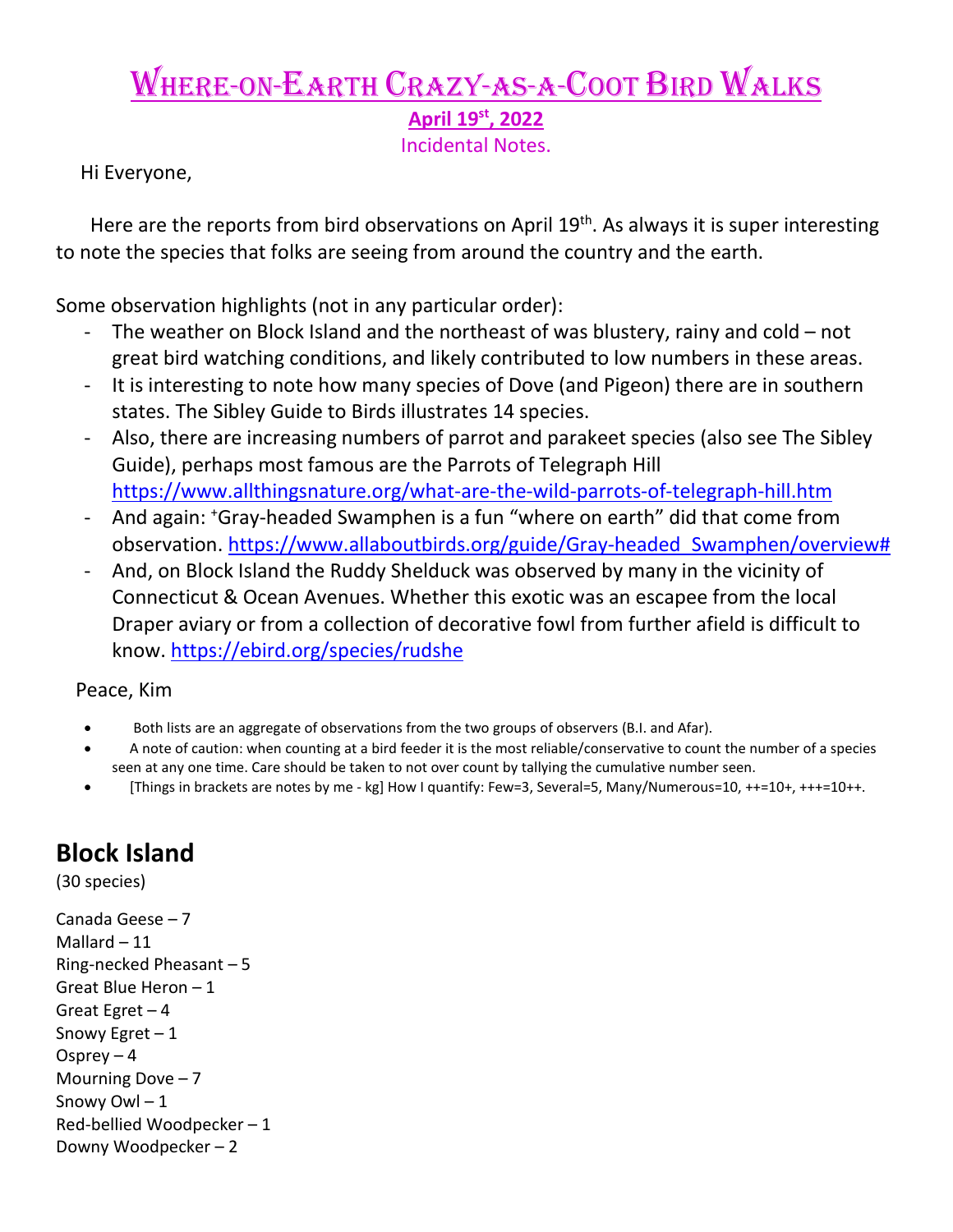Northern Flicker – 5 American Kestrel – 1 Blue Jay  $-7$ Common Raven – 3 American Crow – 22 Fish Crow – 4 Black-capped Chickadee – 3 American Robin – 53 Gray Catbird – 1 European Starling – 26 Eastern Towhee – 3 Song Sparrow – 3 White-throated Sparrow – 5 Northern Cardinal – 13 Red-winged Blackbird – 81+ Common Grackle – 18 Brown-headed Cowbird – 6 House Finch – 21 American Goldfinch – 21 House Sparrow – 6

**From Afar** Wakefield, South Kingston, RI; Fall River, MA; New York, NY; Sarasota, FL; Seattle, WA; San Francisco, CA.

Canada Goose – 9 Mallard  $-13$ Blue-winged Teal  $-2$ Northern Shoveler – 25 Bufflehead  $-5$ Red-breasted Merganser  $-1$ Pied-billed Grebe – 3 Brown Pelican – 19 Magnificent Frigatebird – 2 Double-crested Cormorant – 5 Cormorant species – 100+ Anhinga – 8 Least Bittern – 1 Great Blue Heron – 4 Great Egret – 9 Snowy Egret – 4 Little Blue Heron – 4 Tricolored Heron – 1 Cattle Egret – 10 Green Heron – 3 Glossy Ibis – 10 White Ibis – 5 Wood Stork – 3

(88 species )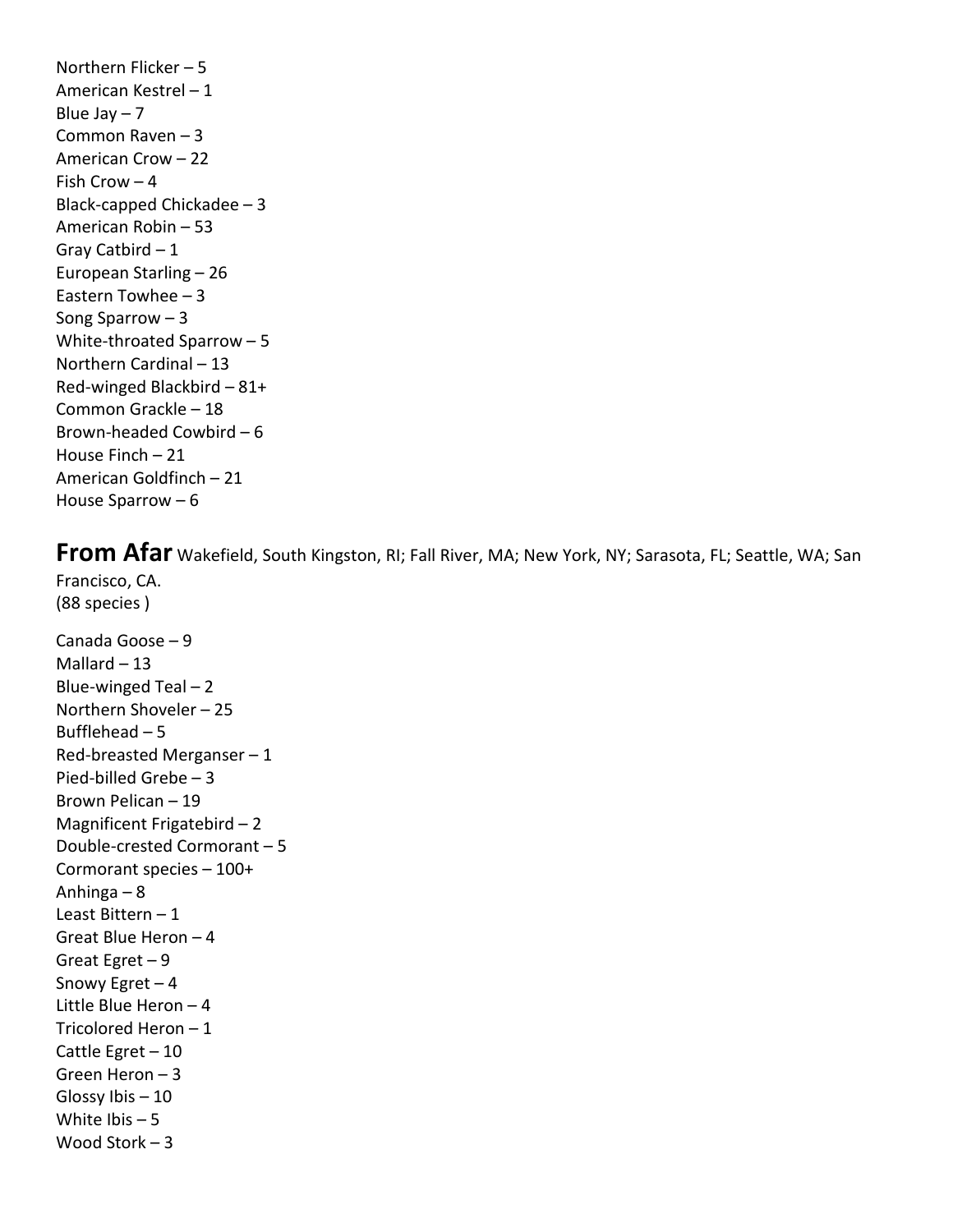Black Vulture – 2 Turkey Vulture – 9 Osprey – 5 Bald Eagle  $-3$ Golden Eagle – 1 Sharp-shinned Hawk – 1 Red-shouldered Hawk – 1 Virginia Rail – 1 Sora Rail – 5 *+Gray-headed Swamphen – 3* Purple Gallinules – 7 American Coot – 1 Sandhill Crane – 2 Black-necked Stilts – 2 Least Sandpiper – 2 Herring Gull – 102 Gull species – 100+ Mourning Dove – 34 Common Ground Doves – 5 White-winged Dove – 11 Rock Pigeon – 30 Black-hooded Parakeets – 6 Parrot species ("Telegraph Hill") – 50+ Eastern Screech Owl – 1 Borrowing Owl – 4 Eastern Phoebe – 3 Great-crested Flycatcher – 1 Loggerhead Shrike – 3 Anna's Hummingbird – 4 Red-bellied Woodpecker – 1 Yellow-bellied Sapsucker – 1 Downy Woodpecker – 3 Hairy Woodpecker – 2 Blue Jay – 9 American Crow –1 5 Fish Crow – 7 Purple Martin – 10 Black-capped Chickadee – 9 Tufted Titmouse – 5 White-breasted Nuthatch – 1 Brown Creeper – 5 Carolina Wren – 1 Bewick's Wren – 1 Ruby-crowned Kinglet – 6 Golden-crowned Kinglet – 3 Eastern Bluebird – 1 Hermit Thrush – 25 American Robin – 24 European Starling – 32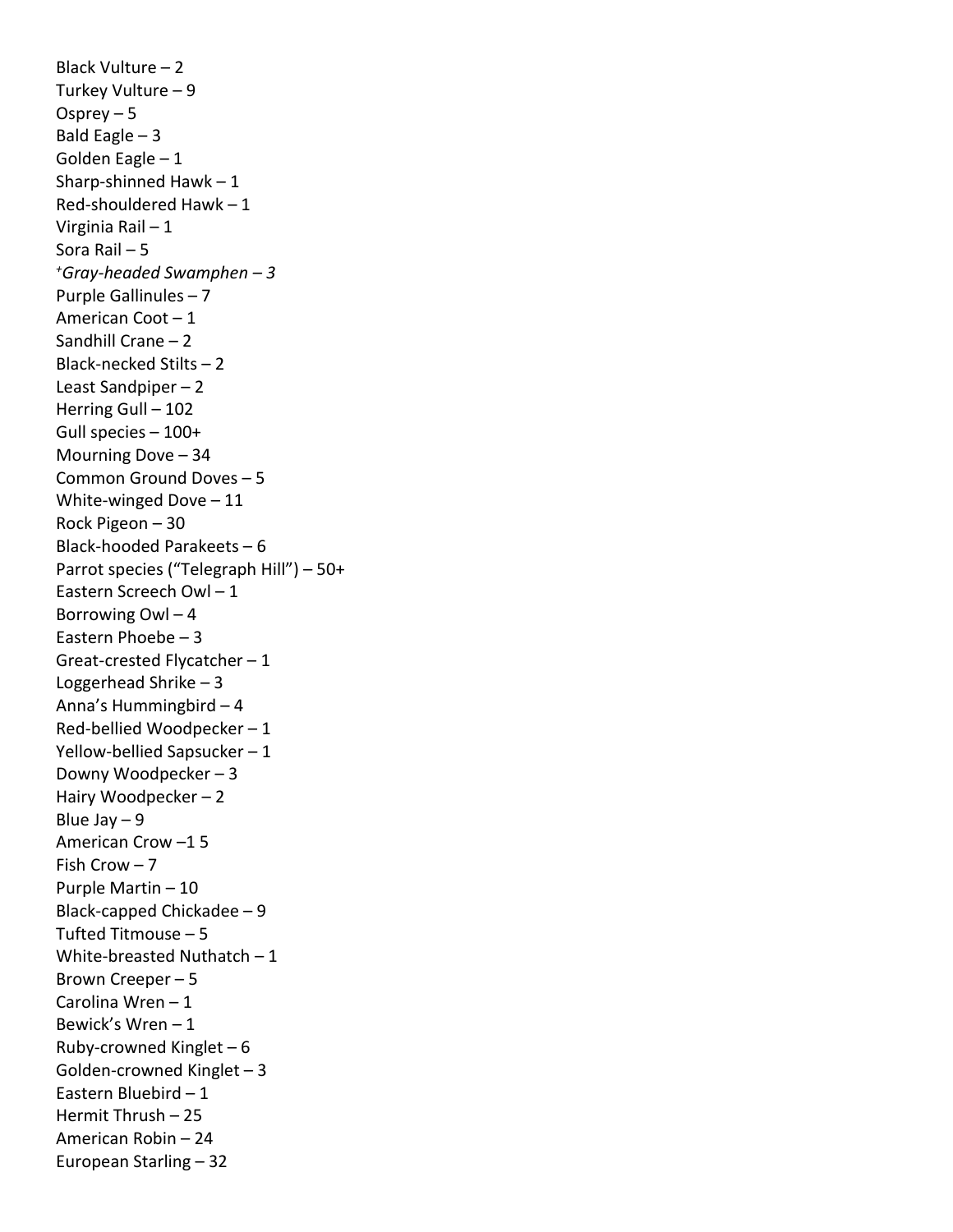Common Yellowthroat – 1 Pine Warbler – 1 Yellow-rumped Warbler – 3 Yellow Warbler – 1 Eastern Towhee – 1 Chipping Sparrow – 2 Song Sparrow – 7 White-throated Sparrow - 8 Swamp Sparrow – 2 Northern Cardinal – 7 Red-winged Blackbird – 62 Common Grackle – 50 Boat-tailed Grackle – 28+ Brown-headed Cowbird – 34 American Goldfinch – 2 House Sparrow – 32

**Cathy Joyce & Nigel Grindley** - Hello Kim, Thanks for the April 5th bird list, which just landed in my in-box. It had me worried for a moment - I thought we had "missed the boat" for today's bird reports!!! Here is Nigel's and my list for today (April 19th) in our backyard: Mourning Dove 1, Red-bellied Woodpecker 1, Downy Woodpecker 1, Northern Flicker 1, Blue Jay 1, American Crow 5, Black-capped Chickadee 2, American Robin 2, European Starling 4, Eastern Towhee 1 (m), Song Sparrow 1, White-throated Sparrow 5, Northern Cardinal 8 (6m, 2f), Red-winged Blackbird 40, Common Grackle 3, Brown-headed Cowbird 1 (m), House Finch 14, American Goldfinch 16. Cheers, Cathy & Nigel

## **Crazy-as-a-Coot Bird Walkers** – Corn Nk Clay Head trail Corn Nk, Washington, Rhode Island, US

Apr 19, 2022 8:00 AM - 9:15 AM. Protocol: Traveling 1.0 mile(s). Checklist Comments: Cloudy and cool - approx. 48F & strong wind from SW. Rain ended at approx. 7:30 (just before the walk) but wind continued as fierce. Participants: Susan Matheke, Diane King, Chuck McMellon & Kim G. 20 species: Canada Goose 2, Mallard 11, Ring-necked Pheasant 5, Mourning Dove 2, Herring Gull 5, Great Black-backed Gull 3, Osprey 2, Downy Woodpecker 1, Northern Flicker 2, American Kestrel 1, Blue Jay 3, American Crow 10, Fish Crow 1, Carolina Wren 4, European Starling 20, American, Robin 40, Eastern Towhee 1, Red-winged Blackbird 25, Common Grackle 12, Northern Cardinal 1

**Chuck McMellown** – Kim, here's my first effort on a Third Tuesday backyard bird count. On my morning walk on Westside road: 5 crows, 6 robins, 1 cardinal, 2 Canadian geese At my back yard feeder: 6 redwing blackbirds, 2 cardinals (male and female), 1 bluejay, 1 dove, 2 crows Near the feeder but not feeding from it: 1 black capped catbird (in the tree), 1 eastern towhee (below feeder the grass eating fall out), 1 raven (below feeder on grass eating fallout) There were a few more birds that I could not identify. Chuck

## **Curt Milton** – Good afternoon!

 Report for the Where-In-The-World Walk in Seattle today: As always, I went to the Union Bay Natural Area on Lake Washington. Cool and partly overcast with temps in the upper 40s and low 50s.

 Not as many birds out today, possibly due to the recent cold weather. I heard lots of singing but didn't see as many birds as two weeks ago.

 The two Anna's Hummingbird chicks in our courtyard fledged last weekend and are gone. They grow up fast! (I'll attach a photo of a different Anna's I saw today on my walk.)

 Here is my list: Song sparrow: 5; Brown Creeper: 1; American Robin: 2 ; Bewick's Wren: 1 ; Pie-billed grebe: 2 … one sitting on a nest; American Coot: 1; American Crow: numerous, Anna's Hummingbird: 3; Black-capped Chickadee: 1 … heard numerous [counted as 5 -KG]; Yellow-rumped Warbler; Northern Shovelers: numerous; Red-winged Blackbird: 2; Bufflehead: 1; Mallard: 1. Thank you for organizing the walk and … I'll see you in a couple of weeks! Curt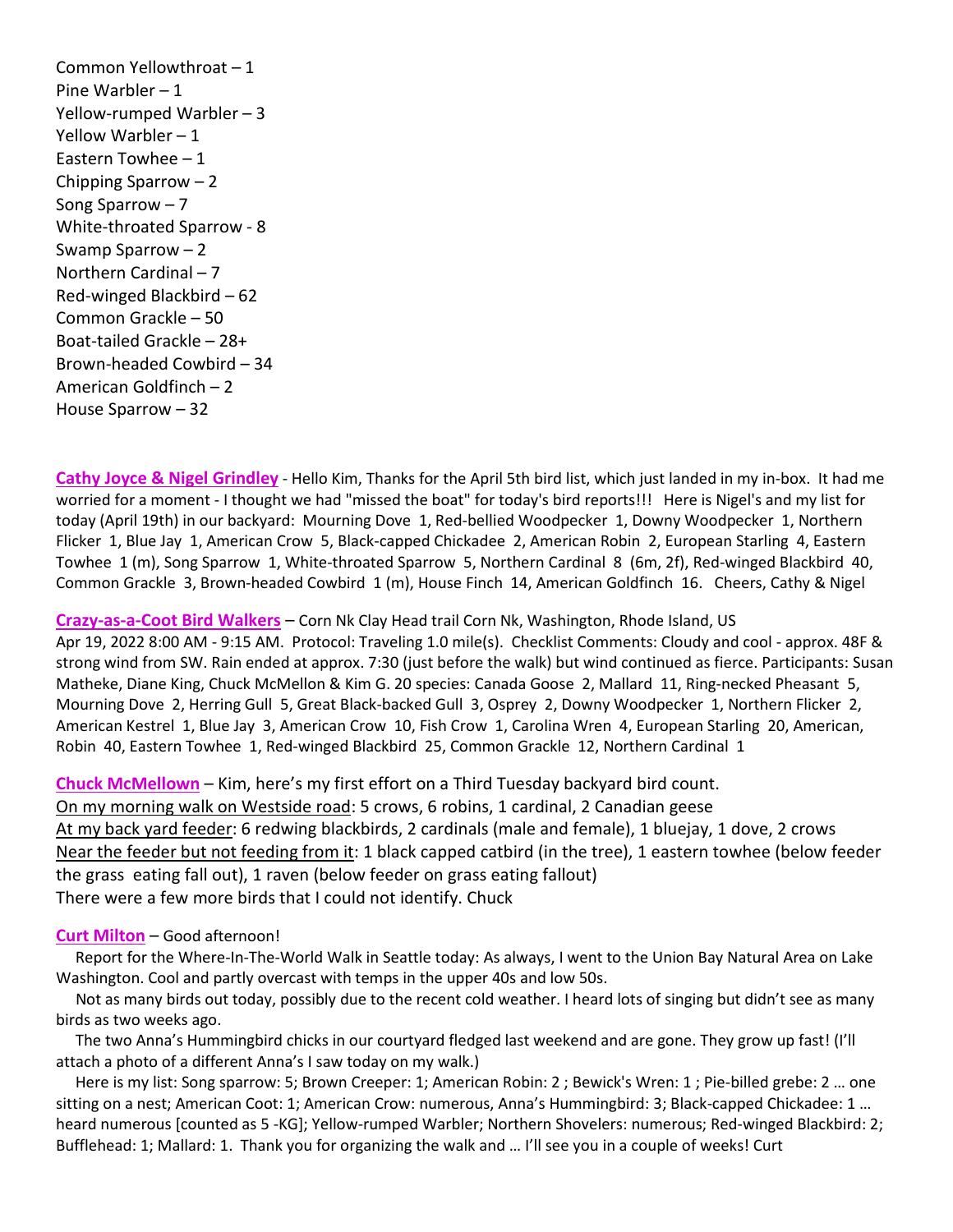

Anna's Hummingbird, Curt Milton

**Dan Kasuba** – Hi Kim, Well, the warblers have pretty much disappeared from down here, but I know that's good news for everybody up North ! Here's my list from yesterday. Take care and enjoy ! Sarasota Audubon/celery Fields nature park. Sarasota Florida, 9AM - 11:00 AM 3 loggerhead shrikes, 3 great herons [since GBH are listed below, I am assuming this is Great Egret – kg] ,2 least sandpipers, 2 Sandhill cranes,5 sora rails, 1 Virginia rail, 2 swamp sparrows, 3 bald eagles, 2 ospreys, 1 least bittern, 1 Eastern bluebird, 3 gray-headed swamp hens, 7 purple galinules, 2 black necked stilts, 3 GBHs, 2 blue winged teal, 1 common yellow throat and 1 pine warbler, 6 black hooded parakeets, 5 common ground doves, 1 great crested flycatcher, 1 Eastern screech owl, 1 tricolored heron, 3 little blue herons, and many of the following: glossy ibises, boat-tailed grackles, red winged blackbirds, mourning doves, cattle egrets and purple martins.

**Faye Benedict** - Kim and friends: here are a few amazing birds seen in San Francisco the past few days: hundreds of gulls and cormorants roosting on Alcatraz. 1 Anna's hummingbird, 1 golden eagle (not 100% sure but pretty sure) that landed very heavily and perched for a moment on my sister's 25th floor balcony railing. At least 50 wild parrots in the park.

**Heather Hatfield** – 4/19/22 Marco Island, FL. 80sF. Burrowing Owl 4, Boat-tailed Grackle 18+, Anhinga 8, White-winged Dove 11, Little Green Heron 2 [assuming Green Heron-kg], Brown Pelican 19, Snowy Egret 4, White Ibis 5, Frigatebird 2, Cardinal 2, GBH 1, Great Egret 6, Black Vulture 1, Turkey Vulture 8, Little Blue Heron 1, Wood Stork 3,

**Kim Gaffett** – At Ocean Ave & Negas Park: Great Egret 3, Snowy Egret 1, Great Blue Heron, C. Raven 2, Osprey 2. At home yard - including what appeared to be a post storm feeding frenzy - and in the field & pond: Canada Geese 3, Gr. Egret 1, N. Flicker 2, A. Robins 5, Fish Crow 3, Mourning Dove 3, BC Chickadee 1, N. Cardinal 1, Song Sparrow 2, Blue Jay 2, House Finch (one quite yellow) at least 7, Brown-headed Cowbird at least 5, Red-winged Blkbrd. 10+, C. Grackle 3, Starling 2, House Sparrow at least 6, A. Goldfinch at least 5.

And, on April 20: a Ruddy Shelduck at Rose's yard (corner of Ocean Ave. & Connecticut Ave.)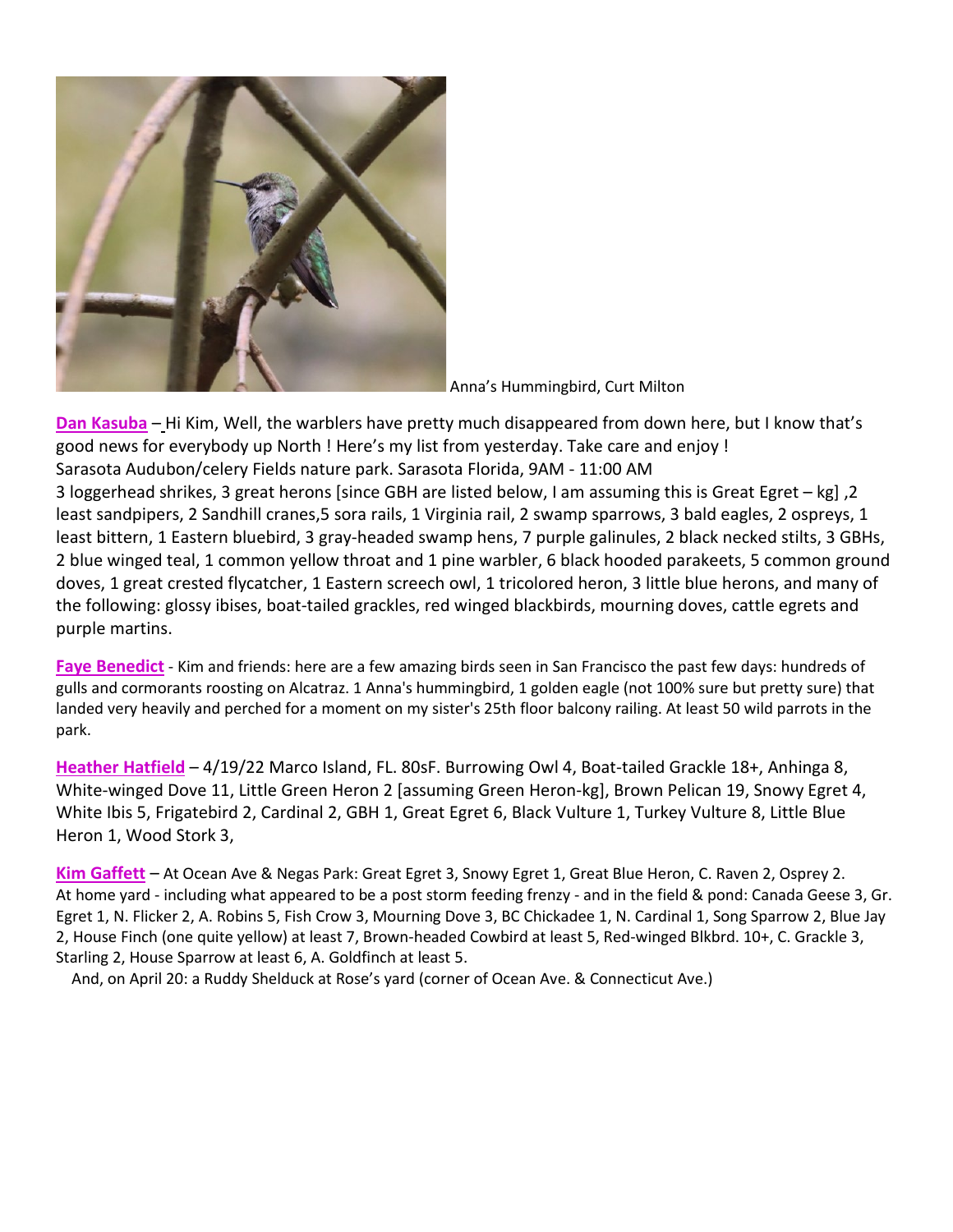

House Finch w/ yellowish coloration.

Lauren Miller-Donnelly – Yesterday April 19<sup>th</sup> I headed to the Fall River Forest and it was so windy that there were very little birds: Black-capped Chickadee 3, Tufted Titmouse 2, Brown Creeper 1

**Tim Mooney**– Hi Kim – In anticipation of this week's Where in the World Bird Walk, with great weather on a Monday and lousy weather for Tuesday… I spent the morning with a TNC/DEM science team, as they prepared to tag 100 river herring. The purpose is to track fish migration up the Saugatucket River, through three fish ladders, to Indian Lake. There was a fair amount of "standing around" time, but the few hardy, just-budding maples overhanging the river (in an otherwise built environment) were full of surprises. Two male Yellow-rumped Warblers, in astonishing breeding plumage, alternated between "hawking" insects and chasing each other. Tracking one of the yellow-rumps with binoculars on the far side of the river, a Yellow Warbler popped into my view. WOW! It was an electric burst of color. Just upstream, we watched two ospreys dive talon-first into the river and emerge with a herring. Two attempts, two herring taken. A Herring Gull quietly slipped into the rushing falls beneath the dam and emerged with… yes, a herring, already half-way down its gullet. It was impressive. Double-crested Cormorants patrolled the calm waters above the dam, diving now and then, but coming up empty. The sunlight was at just the right angle to pick up the soft, iridescent green on their black necks. At one point, we walked upriver along the boardwalk a short distance, to record short interviews about the project. We could hear a soft tap, tap, tap from above. Looking up… a male Downy Woodpecker in an ornamental pear tree, going about its business just a few feet over our heads. The final surprise of the morning was higher in the sky... what first appeared to be "just another" Turkey Vulture was instead a Black Vulture, much less common here. It pays to check those wings every time!

Main Street Dam, Wakefield, RI: Black Vulture – 1, Turkey Vulture – 1, Osprey – 3, Mallard – 2, Double-crested Cormorant – 5, Herring Gull – 2, Fish Crow – 7, Blue Jay – 2, Brown-headed Cowbird – 4, Eastern Phoebe – 1, Yellowrumped Warbler – 2, Yellow Warbler – 1, Song Sparrow – 1, White-throated Sparrow – 2, Tufted Titmouse – 1, Blackcapped Chickadee – 1, Northern Cardinal – 2, Downy Woodpecker – 1, Red-bellied Woodpecker – 1.

**Tom Fetherston** - Good morning Kim – Back from trout fishing, three more in the bag. Another blustery, cold day. Yesterday the wind was blowing a gale, Wordens Pond full of whitecaps and most of the water birds I'd been seeing recently (kingfishers, herons, cormorants, ospreys etc.) were absent. I think the wind made birding challenging in general, and smaller species that had been all over the yard during the past week were hunkered down in the shrubs.

Some new species this week: Eastern phoebe, chipping sparrow and red-shouldered hawk, a first for me  $\odot$  As in some other cases, I'd probably seen them before but doing this list makes me look much more closely. The